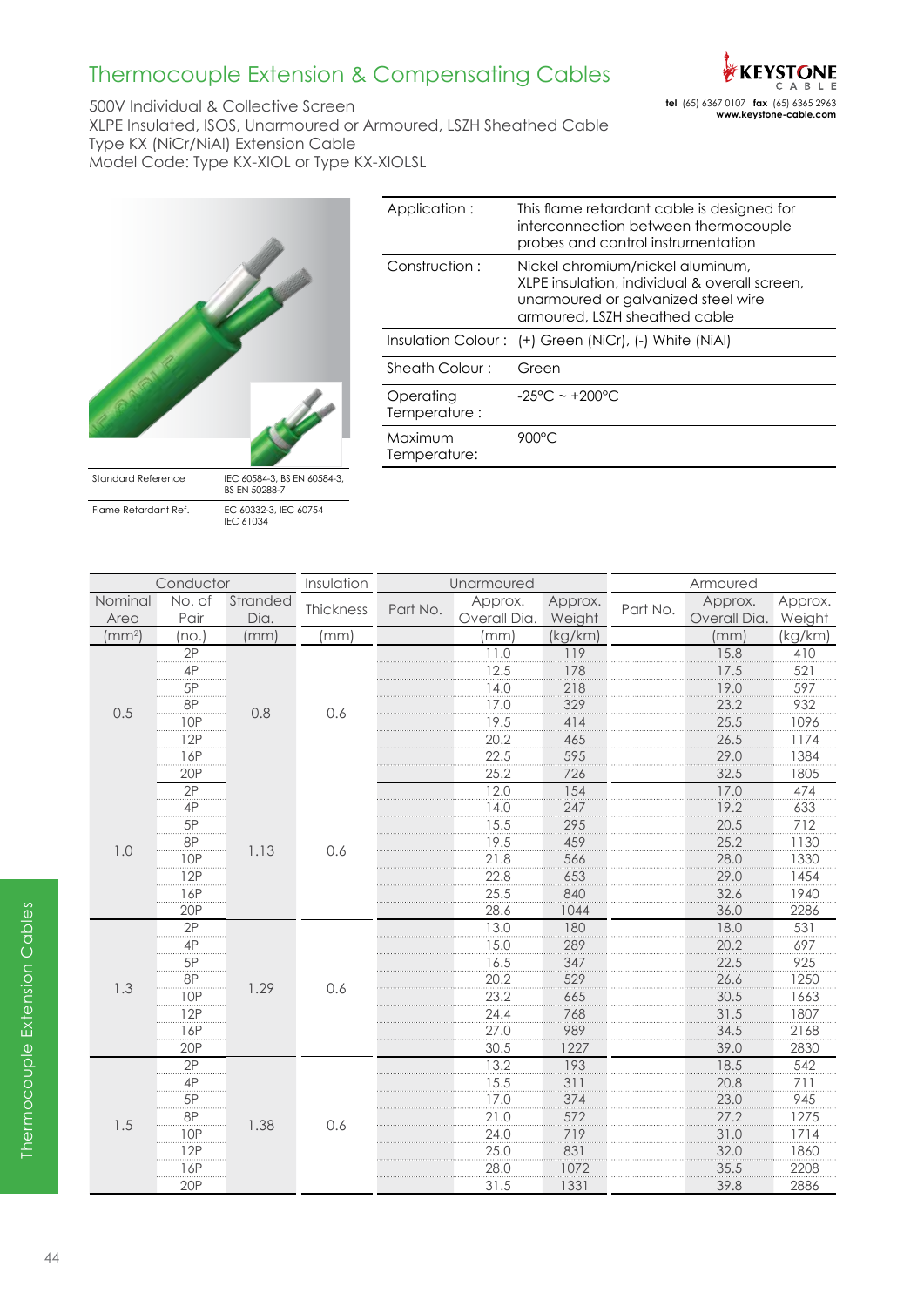

500V Individual & Collective Screen XLPE Insulated, ISOS, Unarmoured or Armoured, PVC Sheathed Cable Type KX (NiCr/NiAl) Extension Cable Model Code: Type KX-XIOP or Type KX-XIOPSP



| Application:              | This cable is designed for interconnection<br>between thermocouple probes and control<br>instrumentation                                                 |
|---------------------------|----------------------------------------------------------------------------------------------------------------------------------------------------------|
| Construction:             | Nickel chromium/nickel aluminum, XLPE<br>insulation, individual & overall screen,<br>unarmoured or galvanized steel wire<br>armoured, PVC sheathed cable |
|                           | Insulation Colour: (+) Green (NiCr), (-) White (NiAl)                                                                                                    |
| Sheath Colour:            | Green                                                                                                                                                    |
| Operating<br>Temperature: | $-25^{\circ}$ C ~ +200 $^{\circ}$ C                                                                                                                      |
| Maximum<br>Temperature:   | 900°C                                                                                                                                                    |

Standard Reference IEC 60584-3, BS EN 60584- 3, BS EN 50288-7

|                    | Conductor  |          | Insulation | Unarmoured |              |         | Armoured |              |         |
|--------------------|------------|----------|------------|------------|--------------|---------|----------|--------------|---------|
| Nominal            | No. of     | Stranded | Thickness  | Part No.   | Approx.      | Approx. | Part No. | Approx.      | Approx. |
| Area               | Pair       | Dia.     |            |            | Overall Dia. | Weight  |          | Overall Dia. | Weight  |
| (mm <sup>2</sup> ) | no.        | (mm)     | (mm)       |            | (mm)         | (kg/km) |          | (mm)         | (kg/km) |
|                    | 2P         |          |            |            | 11.0         | 119     |          | 15.8         | 410     |
|                    | 4P         |          |            |            | 12.5         | 178     |          | 17.5         | 521     |
|                    | 5P         |          |            |            | 14.0         | 218     |          | 19.0         | 597     |
| 0.5                | 8P         | 0.8      | 0.6        |            | 17.0         | 329     |          | 23.2         | 932     |
|                    | 10P        |          |            |            | 19.5         | 414     |          | 25.5         | 1096    |
|                    | 12P        |          |            |            | 20.2         | 465     |          | 26.5         | 1174    |
|                    | 16P        |          |            |            | 22.5         | 595     |          | 29.0         | 1384    |
|                    | 20P        |          |            |            | 25.2         | 726     |          | 32.5         | 1805    |
|                    | 2P         |          |            |            | 12.0         | 154     |          | 17.0         | 474     |
|                    | 4P         |          |            |            | 14.0         | 247     |          | 19.2         | 633     |
|                    | 5P         |          |            |            | 15.5         | 295     |          | 20.5         | 712     |
| 1.0                | 8P         | 1.13     | 0.6        |            | 19.5         | 459     |          | 25.2         | 1130    |
|                    | 10P        |          |            |            | 21.8         | 566     |          | 28.0         | 1330    |
|                    | 12P        |          |            |            | 22.8         | 653     |          | 29.0         | 1454    |
|                    | 16P        |          |            |            | 25.5         | 840     |          | 32.6         | 1940    |
|                    | 20P        |          |            |            | 28.6         | 1044    |          | 36.0         | 2286    |
|                    | 2P         |          |            |            | 13.0         | 180     |          | 18.0         | 531     |
|                    | 4P         |          |            |            | 15.0         | 289     |          | 20.2         | 697     |
|                    | 5P         |          |            |            | 16.5         | 347     |          | 22.5         | 925     |
| 1.3                | 8P         | 1.29     | 0.6        |            | 20.2         | 529     |          | 26.6         | 1250    |
|                    | <b>10P</b> |          |            |            | 23.2         | 665     |          | 30.5         | 1663    |
|                    | 12P        |          |            |            | 24.4         | 768     |          | 31.5         | 1807    |
|                    | 16P        |          |            |            | 27.0         | 989     |          | 34.5         | 2168    |
|                    | <b>20P</b> |          |            |            | 30.5         | 1227    |          | 39.0         | 2830    |
|                    | 2P         |          |            |            | 13.2         | 193     |          | 18.5         | 542     |
|                    | 4P         |          |            |            | 15.5         | 311     |          | 20.8         | 711     |
|                    | 5P         |          |            |            | 17.0         | 374     |          | 23.0         | 945     |
| 1.5                | 8P         | 1.38     | 0.6        |            | 21.0         | 572     |          | 27.2         | 1275    |
|                    | 10P        |          |            |            | 24.0         | 719     |          | 31.0         | 1714    |
|                    | 12P        |          |            |            | 25.0         | 831     |          | 32.0         | 1860    |
|                    | 16P        |          |            |            | 28.0         | 1072    |          | 35.5         | 2208    |
|                    | 20P        |          |            |            | 31.5         | 1331    |          | 39.8         | 2886    |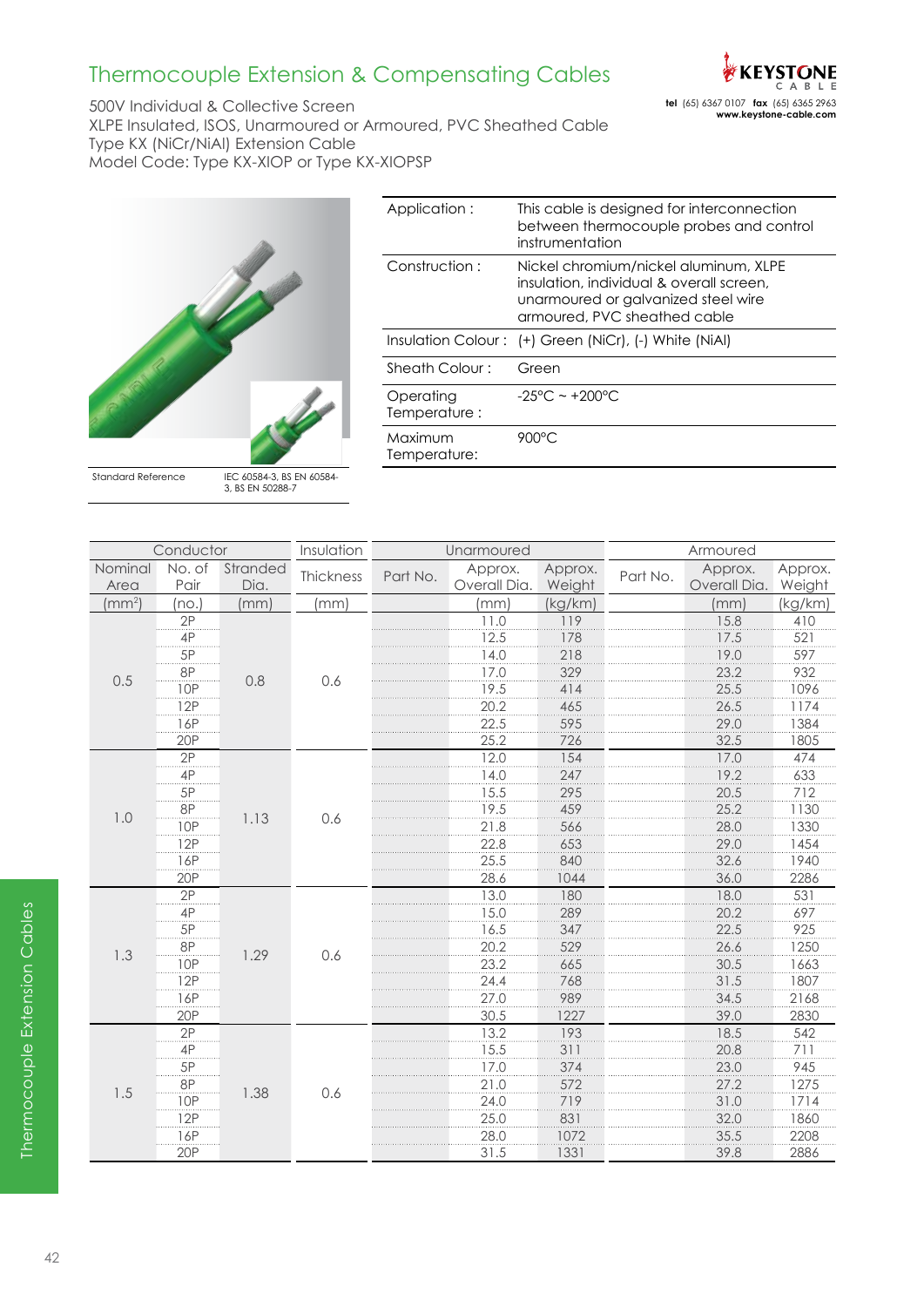

500V Collective Screen XLPE Insulated, OS, Unarmoured or Armoured, LSZH Sheathed Cable Type KX (NiCr/NiAl) Extension Cable Model Code: Type KX-XOL or Type KX-XOLSL



| Application:              | This flame retardant cable is designed for<br>interconnection between thermocouple<br>probes and control instrumentation                                 |
|---------------------------|----------------------------------------------------------------------------------------------------------------------------------------------------------|
| Construction:             | Nickel chromium/nickel aluminum, XLPE<br>insulation, individual & overall scren,<br>unarmoured or galvanized steel wire<br>armoured, LSZH sheathed cable |
|                           | Insulation Colour: (+) Green (NiCr), (-) White (NiAl)                                                                                                    |
| Sheath Colour:            | Green                                                                                                                                                    |
| Operating<br>Temperature: | $-25^{\circ}$ C ~ +200 $^{\circ}$ C                                                                                                                      |
| Maximum<br>Temperature:   | 900°C                                                                                                                                                    |
|                           |                                                                                                                                                          |

| Conductor          |                 | Insulation       | Unarmoured |          |                         | Armoured          |          |                                |         |
|--------------------|-----------------|------------------|------------|----------|-------------------------|-------------------|----------|--------------------------------|---------|
| Nominal<br>Area    | No. of<br>Pair  | Stranded<br>Dia. | Thickness  | Part No. | Approx.<br>Overall Dia. | Approx.<br>Weight | Part No. | Approx.<br>Overall Dia. Weight | Approx. |
| (mm <sup>2</sup> ) | (no.)           | (mm)             | (mm)       |          | (mm)                    | (kg/km)           |          | (mm)                           | (kg/km) |
|                    | 1P              |                  |            |          | $6.8$                   | 49                |          | 11.4                           | 240     |
|                    | 2P              |                  |            |          | $9.8\,$                 | 86                |          | 14.5                           | 347     |
|                    | 4P              |                  | 0.6        |          | 11.2                    | 130               |          | 16.0                           | 428     |
|                    | 5P              |                  |            |          | 12.3                    | 153               |          | 17.0                           | 479     |
| 0.5                | 8P              | 0.8              |            |          | 15.0                    | 229               |          | 20.0                           | 630     |
|                    | <b>10P</b>      |                  |            |          | 17.5                    | 288               |          | 23.0                           | 868     |
|                    | 12P             |                  |            |          | 17.8                    | 321               |          | 23.7                           | 937     |
|                    | 16P             |                  |            |          | 19.8                    | 399               |          | 25.5                           | 1070    |
|                    | 20P             |                  |            |          | 22.0                    | 496               |          | 28.2                           | 1258    |
|                    | $\overline{IP}$ |                  |            |          | 7.4                     | 62                |          | 12.0                           | 270     |
|                    | 2P              |                  |            |          | 11.0                    | 118               |          | 15.8                           | 414     |
|                    | $4\mathsf{P}$   |                  |            |          | 12.5                    | 188               |          | 17.5                           | 520     |
|                    | 5P              |                  |            |          | 13.8                    | 217               |          | 18.8                           | 603     |
| 1.0                | 8P              | 1.13             | 0.6        |          | 17.0                    | 348               |          | 22.8                           | 929     |
|                    | <b>10P</b>      |                  |            |          | 19.2                    | 402               |          | 25.2                           | 1097    |
|                    | 12P             |                  |            |          | 20.2                    | 495               |          | 26.0                           | 1190    |
|                    | 16P             |                  |            |          | 22.2                    | 625               |          | 28.5                           | 1400    |
|                    | 20P             |                  |            |          | 25.0                    | 722               |          | 32.0                           | 1836    |
|                    | 1P              |                  |            |          | 7.8                     | 70                |          | 12.4                           | 286     |
|                    | 2P              |                  | 0.6        |          | 11.5                    | 135               |          | 16.5                           | 446     |
|                    | 4P              |                  |            |          | 13.5                    | 214               |          | 18.5                           | 591     |
|                    | 5P              |                  |            |          | 14.7                    | 255               |          | 19.8                           | 665     |
| 1.3                | 8P              | 1.29             |            |          | 18.2                    | 413               |          | 24.0                           | 1042    |
|                    | <b>10P</b>      |                  |            |          | 20.6                    | 487               |          | 27.0                           | 1242    |
|                    | 12P             |                  |            |          | 21.2                    | 591               |          | 28.2                           | 1490    |
|                    | 16P             |                  |            |          | 23.8                    | 761               |          | 31.0                           | 1778    |
|                    | 20P             |                  |            |          | 26.8                    | 879               |          | 34.0                           | 2087    |
|                    | 1P              |                  |            |          | 8.0                     | 75                |          | 12.6                           | 298     |
|                    | 2P              |                  |            |          | 11.8                    | 145               |          | 16.8                           | 465     |
|                    | 4P              |                  |            |          | 13.8                    | 232               |          | 19.0                           | 619     |
|                    | 5P              |                  |            |          | 15.2                    | 277               |          | 20.2                           | 698     |
| 1.5                | <b>8P</b>       | 1.38             | 0.6        |          | 18.5                    | 453               |          | 24.6                           | 1096    |
|                    | 10P             |                  |            |          | 21.4                    | 531               |          | 27.5                           | 1307    |
|                    | 12P             |                  |            |          | 22.0                    | 650               |          | 28.2                           | 1411    |
|                    | 16P             |                  |            |          | 24.5                    | 838               |          | 31.8                           | 1878    |
|                    | 20P             |                  |            |          | 27.5                    | 964               |          | 34.8                           | 2207    |